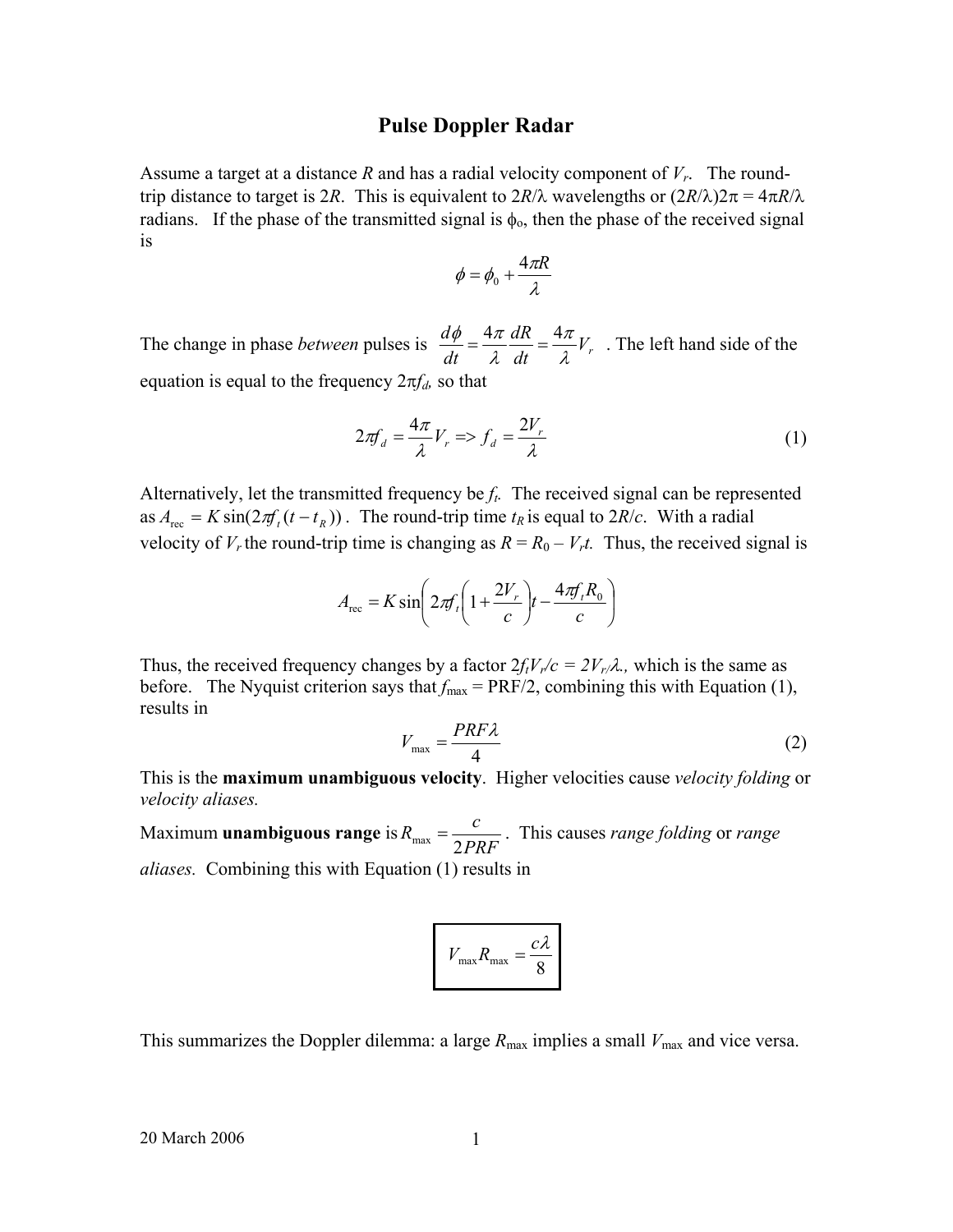## **Recognizing and dealing with range and velocity aliases.**

- Look outside.
- Examine horizontal and vertical shapes of object. For example range-aliased storms become skinny close-by objects. Storm heights are suspicious – convective storms are 10–15 km tall. Aliased they would be say 2 km tall, which is unrealistic.
- Examine reflectivities in conjunction with other factors,
- Change PRF–real echoes will not change position, but aliases will. This is not alwas an option.
- Velocity folding causes a change in sign, which is relatively easy to spot if the folding is within a larger region.
- Watch out, one can get multiple velocity foldings.



**Example 1.** A 3-cm radar with PRF of 1000 Hz is pointed towards a storm located 200 km from the radar. The radar display will show an alias at  $200 \text{ km}$  -  $c/(2PRF) = 50 \text{ km}$ . The storm is moving *away* from the radar with a radial velocity of 25 miles per hour, or 11.1 m/s. The radar will display the storm velocity as  $(PRF \lambda)/4 - 11.11 = 7.5-11.1 =$ 3.6 m/s *towards* the radar.

*Example 2.* A scanning radar with a PRF of 1000 Hz observes two identical distributed targets located at  $R_1 = 80$  km and another at  $R_2 = 210$  km (see below). Sketch and dimension a PPI up to 200 km.



*Answer.* The unambiguous range for the radar is *c*/(2*PRF*) = 150 km. The first target will not alias, the radar measures  $P_1$  and  $R_1$  and its processor outputs a reflectivity factor